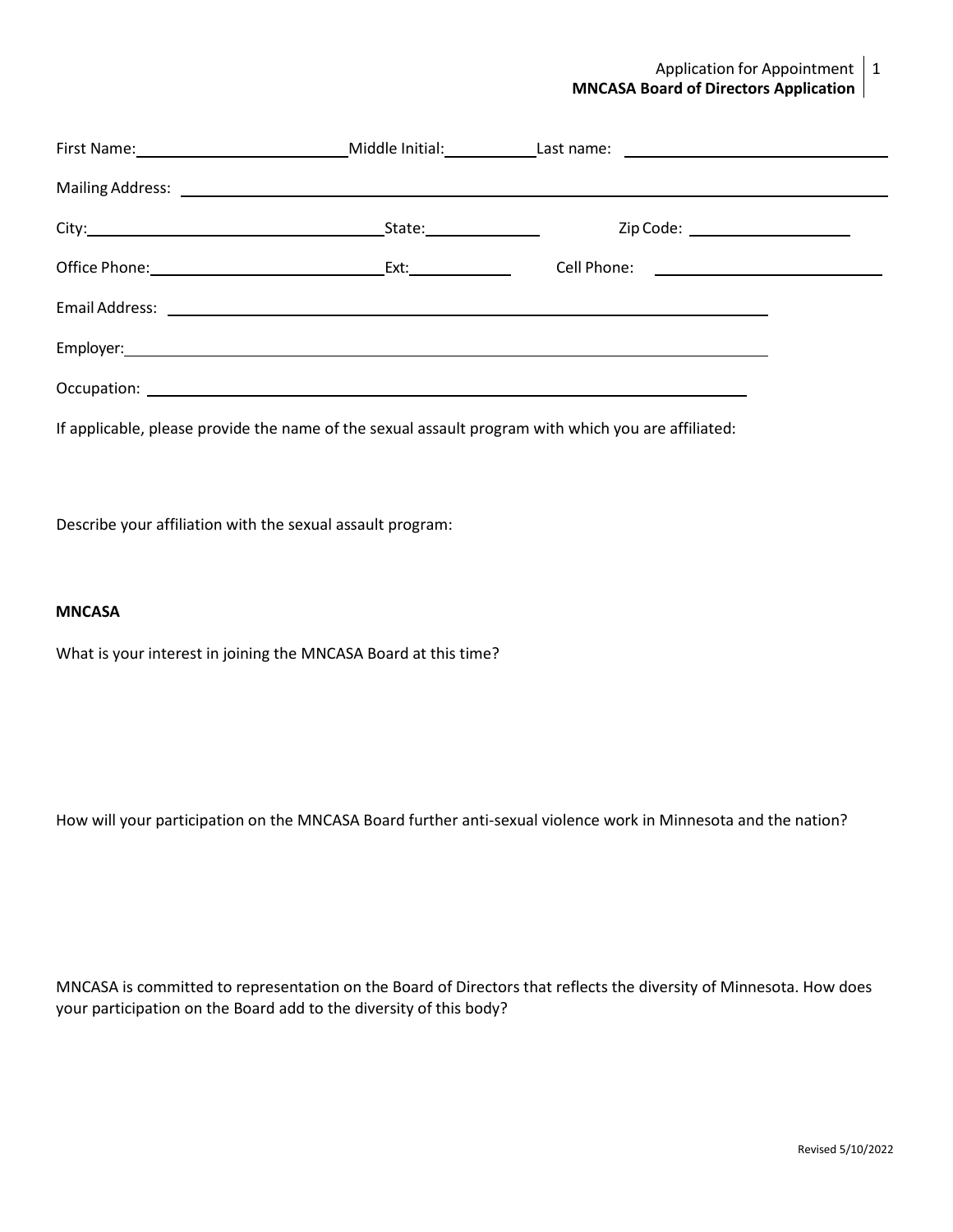### **Business and Community Involvement**

Please list any organization affiliations or memberships:

List boards you have served on and positions held:

List any charitable or community activities you have been involved in. Please include name, dates, offices held, and committee work *(use separate sheet of paper if necessary):*

#### **Availability to Serve**

Time commitment can vary significantly based on which activities the Board chooses to pursue. MNCASA Board responsibilities require monthly meetings for each board committee and bimonthly Board meetings. Total commitment averages 2-6 hours per month.

Board appointment would require a 2-3 hour orientation for new members. Will you commit to participating in the orientation within 30 days of appointment or election?

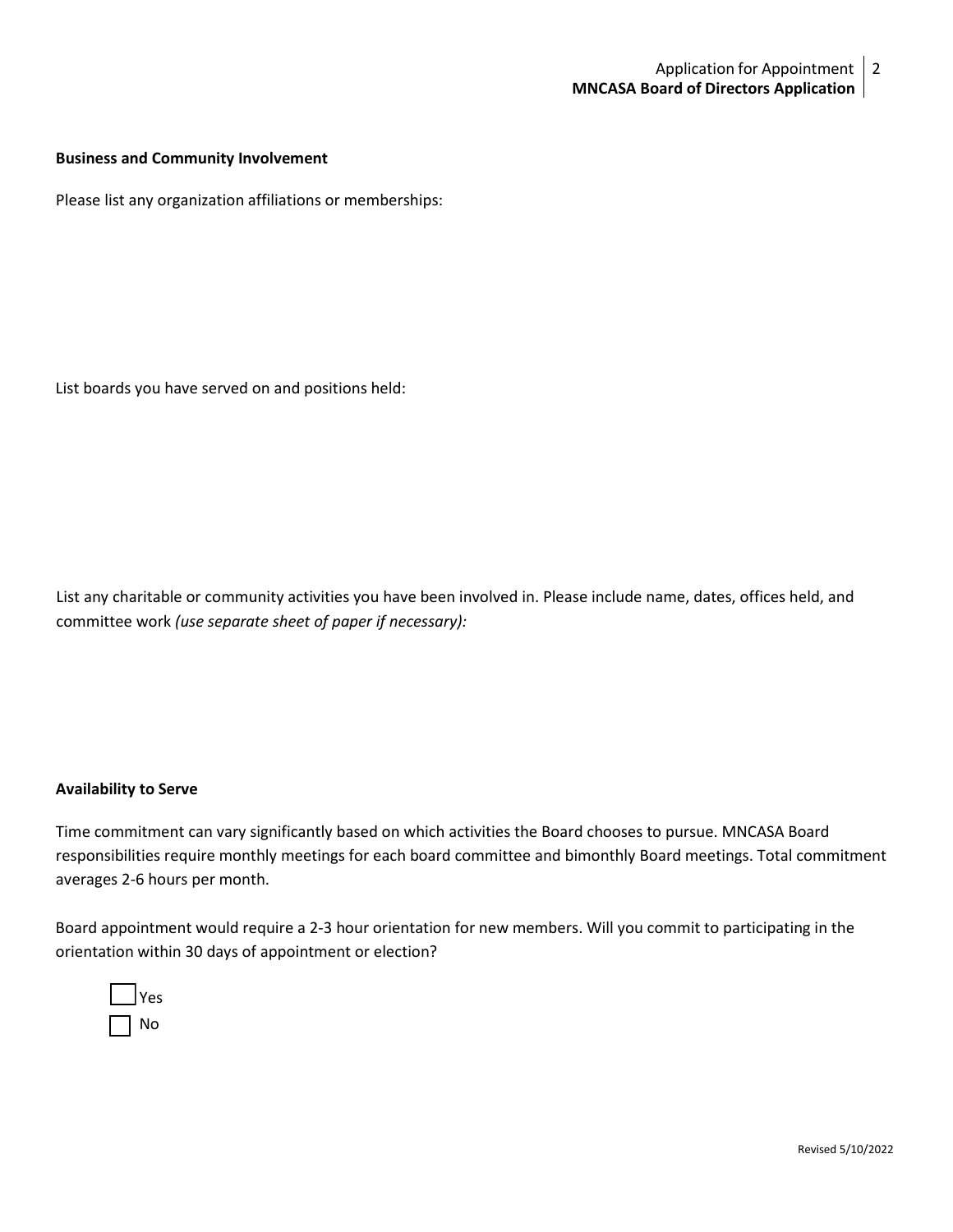Could you regularly attend bimonthly Board meetings?

| ×<br>۰, |
|---------|
|         |

 $\Box$  No

Standing TimeConflicts:

Board membership requires participation on one committee. It should be noted that Board Members elected or appointed to a Board officer position are required to serve on the Executive Committee in addition to one other committee. MNCASA Board Committees typically meet each month via video conferencing. Meetings are an hour long. Could you regularly participate in these conference calls?

☐ Yes  $\Box$  No

Board Committees and descriptions are listed below. Please check which committees you would be interested in joining.

### ☐ **Finance Committee**:

The Finance Committee ensures that MNCASA's financial procedures and statements are evaluated to determine that adequate fiscal controls and procedures are in place and that the organization is in good financial health. The Finance Committee is responsible for developing and reviewing fiscal controls and procedures, a fundraising plan, and annual budget with staff, accountant and other Board members.

### ☐ **Board DevelopmentCommittee:**

The Board Development Committee is responsible for nominating a slate of Board candidates each year and for Board training and development.

### ☐ **Personnel Committee:**

The Personnel Committee is responsible for developing personnel policies. To the best of their ability, the Committee, with the Executive Director, will stay aware of personnel trends and legal requirements and incorporate them into MNCASA's personnel policies. The Personnel Committee also operates as the MNCASA grievance committee.

### ☐ **Fund Development Committee:**

The Fund Development Committee oversees and creates opportunities for fundraising and advises board members regarding an annual fundraising strategy aligned with the board approved development plan. The committee, in partnership with the Executive Director, creates activities and messages that expand the visibility of the organization and works with staff and board to explore donor appreciations, cultivation and stewardship.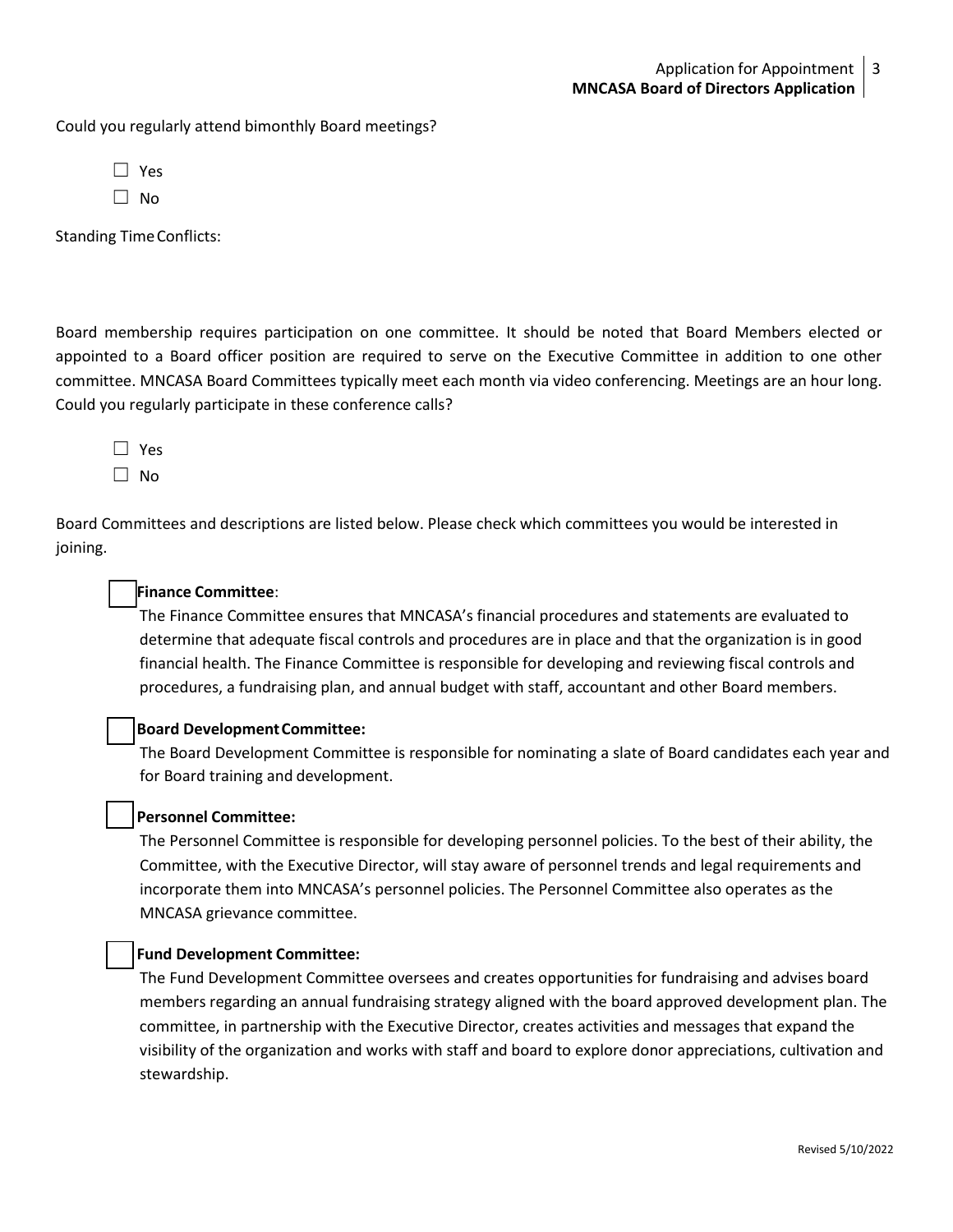Can you provide a minimum two-year commitment to MNCASA?

- ☐ Yes
- ☐ No

# **Background**

Please indicate areas below you have expertise or skills *(please check all that apply)*:

| $\Box$ Accounting/Financial Management             | Government Leadership/Public Office                |
|----------------------------------------------------|----------------------------------------------------|
| $\Box$ Administration/Management                   | <b>Human Resources</b>                             |
| $\Box$ Board of Directors' Experience              | Law Enforcement/Corrections                        |
| $\Box$ Communications/Public Relations/Media       | Lawyer                                             |
| $\Box$ Criminal Justice System                     | Lobbying or Public Policy Work                     |
| Education                                          | Marketing/Advertising                              |
| $\Box$ Entrepreneurship/Business Development       | Military                                           |
| $\Box$ Faith Community                             | National leadership in Domestic or Sexual Violence |
| $\Box$ Fund Development, Planned Giving, and Donor | Nonprofit Leadership                               |
| Development                                        | Racial Justice                                     |
| $\Box$ Fundraising/Special Events                  | Social Justice                                     |
| <b>Gender Studies</b>                              | Victim or Social Services Provision                |
|                                                    | Others (please list)                               |
|                                                    |                                                    |

Please briefly elaborate on the expertise and skills you checked on the previous page *(use separate sheet of paper if necessary)*:

Please provide three references that can attest to skills, expertise, or volunteer experience.

| <b>Reference #1 Information</b>               | <b>Reference #2 Information</b> |  |
|-----------------------------------------------|---------------------------------|--|
|                                               | Name:                           |  |
|                                               |                                 |  |
| Employed By: ________________________________ |                                 |  |
|                                               |                                 |  |
|                                               | City: State: Zip Code:          |  |
| Phone Number: <u>_______________________</u>  |                                 |  |
|                                               |                                 |  |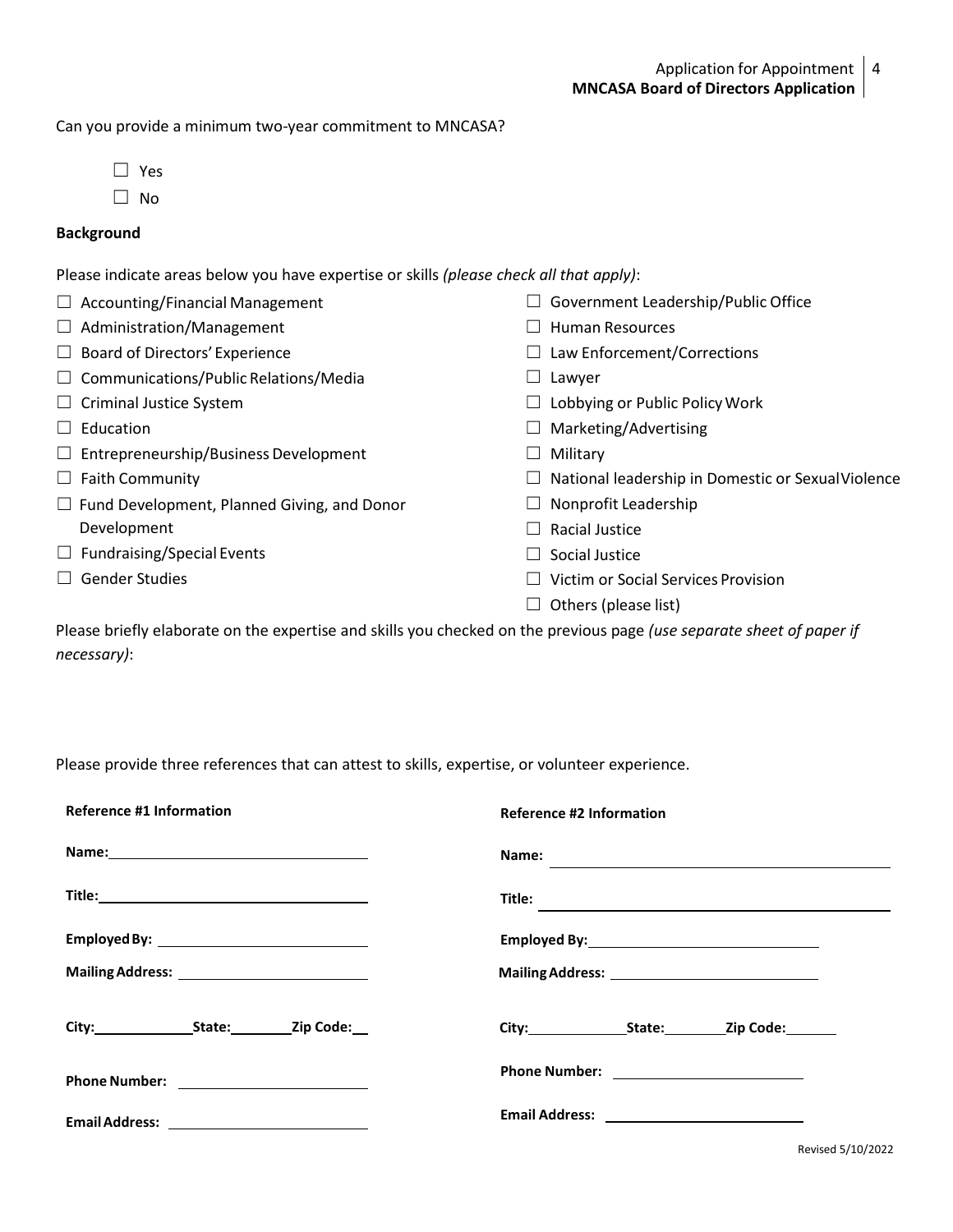# Application for Appointment | 5 **MNCASA Board of Directors Application**

| <b>Reference #3 Information</b> |                        |  |
|---------------------------------|------------------------|--|
|                                 |                        |  |
|                                 |                        |  |
|                                 |                        |  |
|                                 |                        |  |
|                                 | City: State: Zip Code: |  |
|                                 |                        |  |
|                                 |                        |  |